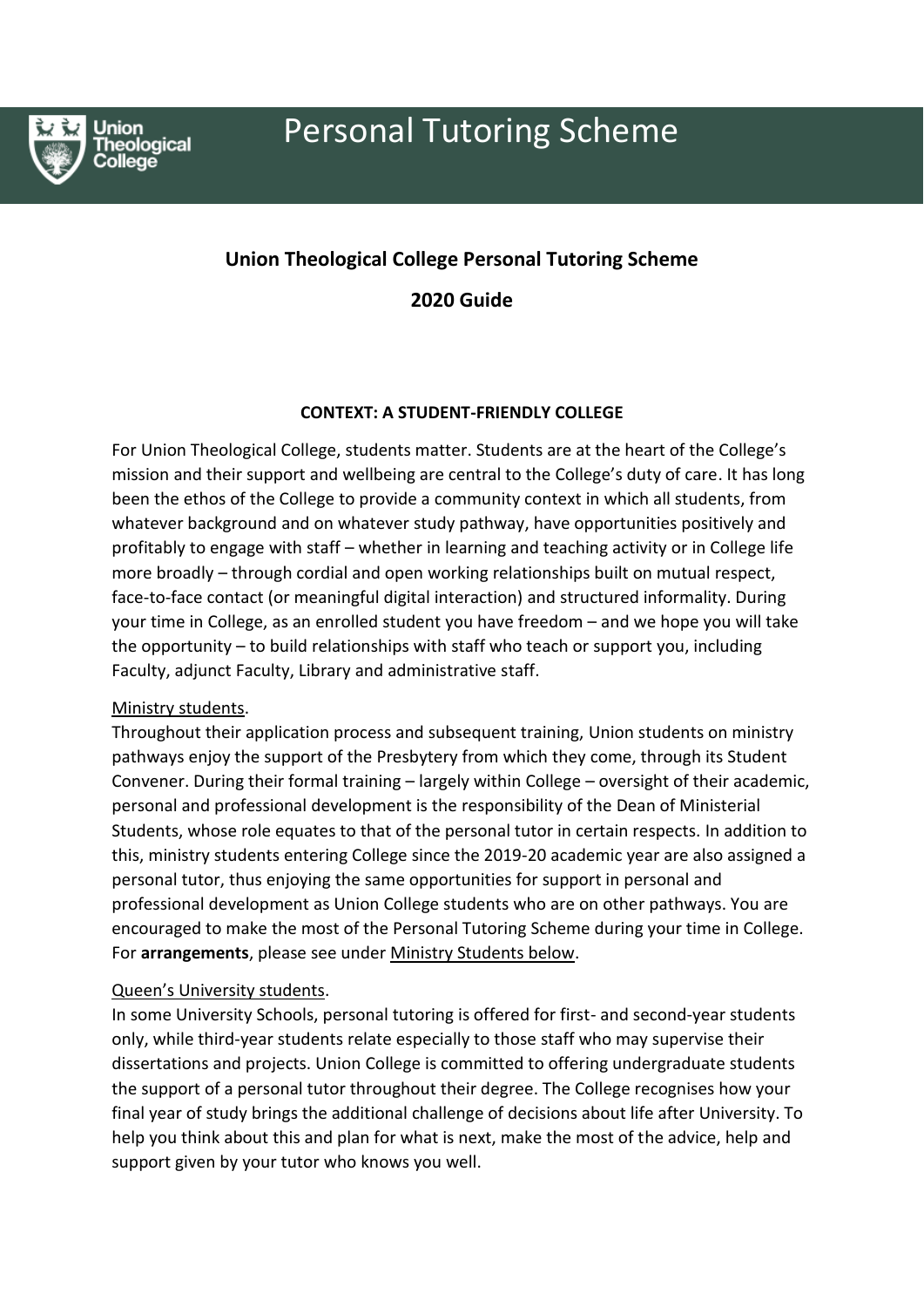Academic Year 2020-21 is also the final year of teach-out of Theology at Queen's. As a QUB student, you are either part of the final full-time third-year cohort of QUB Theology students, due to graduate in summer 2021, or perhaps a part-time student due to graduate in 2022 or 2023. Even though there are no new QUB Theology students joining you in College, we are as committed as ever to supporting you through the Personal Tutoring Scheme.

As you know, Union College enjoys excellent student-staff relations. For your remaining time here, you may be sure that the frequency and variety of student-staff interaction that you are used to, within the College environment, will be maintained. Faculty will continue to make themselves available to you on a day-to-day basis, to help insure that you feel you belong, that you matter as an individual and that your personal growth and development remains a priority for the College.

Within this relational proximity, between staff and students, the personal tutoring scheme in operation has assigned you a tutor who knows you and who will continue to help, advise and support you in your studies. Under the guidance and management of the Lead Tutor, the scheme parallels the University's practice as documented by its Personal Tutor Guide.<sup>1</sup> Please make full use of the scheme and its benefits this year. For **arrangements**, please see further under Queen's University students below.

Online students. If you are an online student at Union College, on one of the PTFI pathways, you share the same status as on-campus students: you may expect appropriate student support for your learning experience. The bespoke support from Union College on which online learners may count for their learning and development is set out in Ensuring excellence in online programmes.<sup>2</sup> Like your on-campus counterparts, you are assigned a personal tutor whose active contact and support in the digital space –mirroring arrangements for on-campus QUB students or ministry students – is in addition to that of academic tutors who help deliver your programme. Typically, your personal tutor will be a member of staff involved with you academically. For the personal tutoring **arrangements** for online students, see please see further under Online students below.

# **UNION COLLEGE PERSONAL TUTORING ARRANGEMENTS**

# Ministry students

**.** 

As a ministry student currently in either your first or second year of study, you were assigned to one member of Faculty at College welcome and induction. Your tutor takes a course-long special interest in your personal, academic and professional development. A personal tutor's duties are outlined below. During any planned study leave, tutees of the tutor on leave are routinely re-assigned to another member of Faculty.

Appendix 1 set outs a schedule for meetings between tutor and student. Over and above the activities outlined there, all tutors are free to enhance operation of the scheme for their

<sup>2</sup> ...\..\PTFI Documents\Policy and Procedure

<sup>1</sup> [QUB-PersonalTutorGuide-2019-20.pdf](file://///pci.local/UTCFaculty/Department/Student%20Affairs/Personal%20Tutoring/QUB-PersonalTutorGuide-2019-20.pdf)

[Documents\EnsuringExcellenceInPTFIPGTOnlineProgrammesV06Draft.docx](file://///pci.local/UTCFaculty/Department/PTFI%20Documents/Policy%20and%20Procedure%20Documents/EnsuringExcellenceInPTFIPGTOnlineProgrammesV06Draft.docx)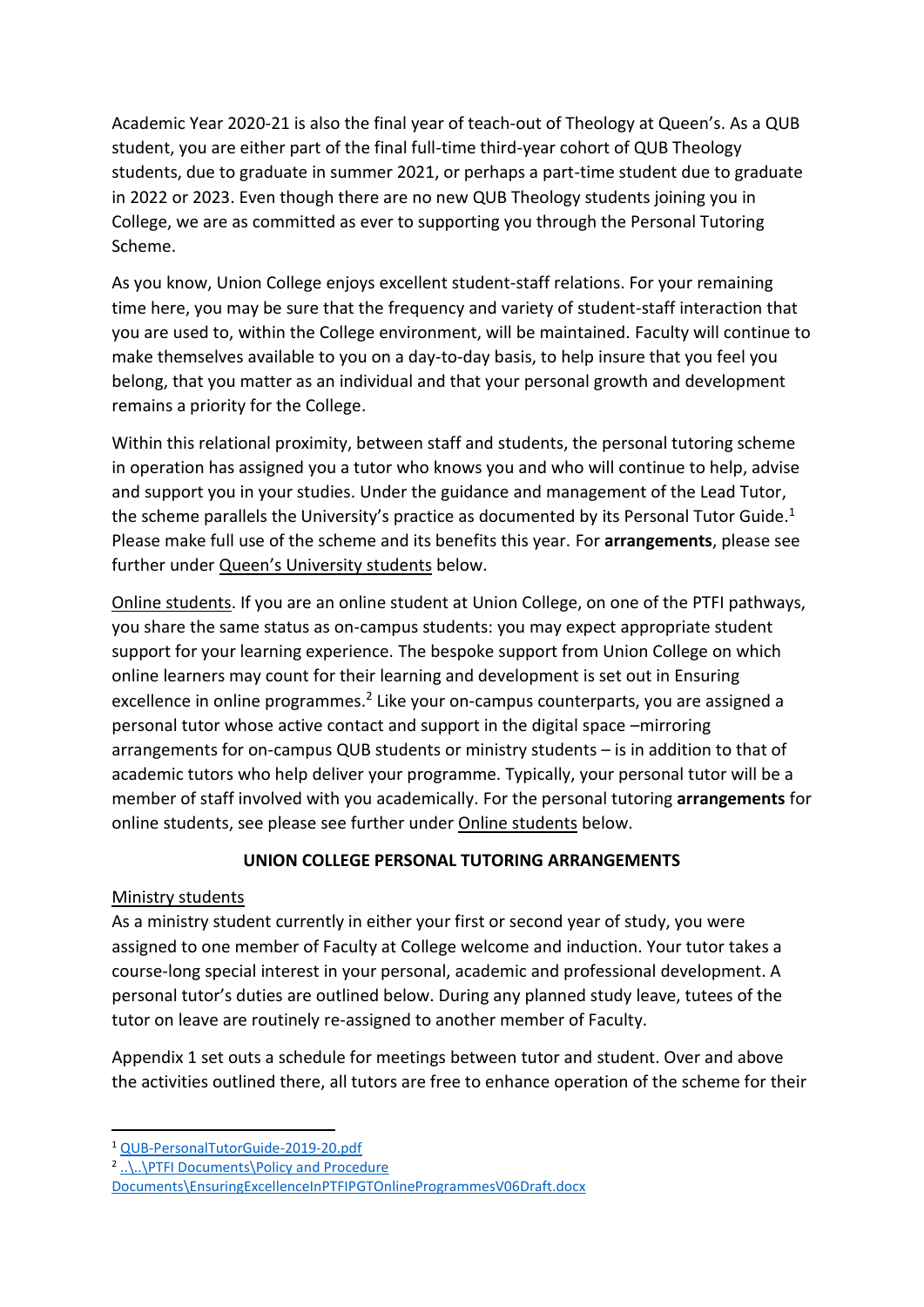own tutees in appropriate ways: an annual audit provides opportunity to alert the Lead Tutor to effective or innovative practice or to suggest future enhancements to the scheme. The Lead Tutor makes an annual report to the Principal which helps inform future operation of the scheme.

Appendix 4 contains a grid to help you gainfully prepare for a meeting with your personal tutor; in advance of every meeting with your tutor, you will be sent this grid. For each meeting, and between meetings, it will help you take stock of your personal development and progress, while the "taking action" outcomes will identify key beneficial changes to make as you learn and grow.

#### Queen's University students

As a Union student on a Queen's University pathway, you were assigned to one member of Faculty at College welcome and induction. Your tutor takes a course-long special interest in your personal, academic and professional development, following the University guidelines, with their principal aims and objectives, in supporting you as an undergraduate Queen's student. A personal tutor's duties are outlined below. During any planned study leave, tutees of the tutor on leave are routinely re-assigned to another member of Faculty.

Appendix 2 set outs a schedule for meetings between tutor and student with students. Over and above the activities outlined there, all tutors are free to enhance operation of the scheme for their own tutees in appropriate ways: an annual audit provides opportunity to alert the Lead Tutor to effective or innovative practice or to suggest future enhancements to the scheme. The Lead Tutor makes an annual report to the Principal which helps inform future operation of the scheme.

Appendix 4 contains a grid to help you gainfully prepare for a meeting with your personal tutor; in advance of every meeting with your tutor, you will be sent this grid. For each meeting, and between meetings, it will help you take stock of your personal development and progress, while the "taking action" outcomes will identify key beneficial changes to make as you learn and grow.

Engagement with your personal tutor is not compulsory at Queen's. Some students need little or no help in achieving the aims which personal tutoring seeks to address. Nevertheless, Union College recognises that tutoring arrangements provide an important means of identifying students whose progress, health or wellbeing may be at risk and of helping such students take appropriate action or signposting them to relevant support services.

The University's Personal Tutor Guide provides a list of Services and mechanisms available to University students. In addition, the College in partnership with the Presbyterian Chaplaincy at Queen's assures a weekly presence from the chaplaincy team and advertises the support it offers students of all denominations and none. Denominational or other faithbased counselling services, where appropriate, are also among those to which students seeking help or support, may be referred by their tutor.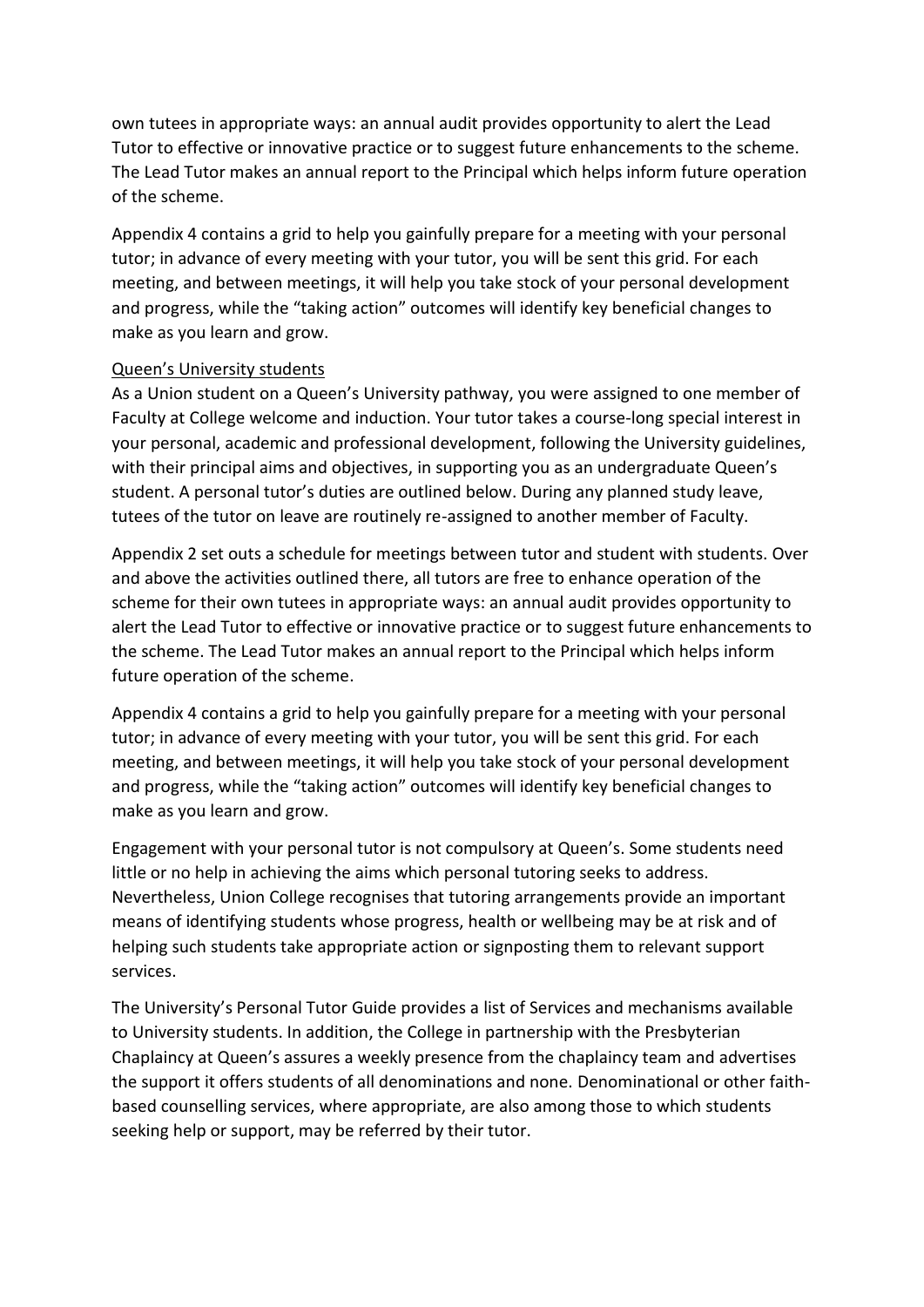### Online students

Appendix 3 set outs a schedule for meetings between tutor and student via the digital space. Over and above the activities and timetable outlined there, all tutors are free to enhance operation of the scheme in order to serve their own tutees in appropriate ways: an annual audit provides opportunity to alert the Lead Tutor to effective or innovative practice or to suggest future enhancements to the scheme. The Lead Tutor makes an annual report to the Principal which helps inform future operation of the scheme.

Tutors routinely help online students to do the following:

- access bespoke academic support and advice throughout their studies, in conjunction with their academic tutors;
- access e-resources which promote good academic skills, notably through the Gamble Library;
- take active ownership of their own academic development, set and review appropriate goals and reflect on their progress throughout their course;
- understand the dynamics of academic progression on their particular pathway;
- profit from formal and informal interaction with peers in the online learning community;
- identify and engage in appropriate activities and experiences, in their home environment, and in parallel to studies in Union College, that will promote or enhance their personal or professional development – notably concerning careers, employability and skills;
- recognise whether, at any point, it would be beneficial to identify and access additional specialised help and support in meeting any challenges they may face in their learning.

Appendix 4 contains a grid to help you gainfully prepare for a skype or similar meeting with your personal tutor; in advance of every meeting with your tutor, you will be sent this grid. For each meeting, and between meetings, it will help you take stock of your personal development and progress, while the "taking action" outcomes will identify key beneficial changes to make as you learn and grow.

# **ADMINISTRATION OF THE PERSONAL TUTORING SCHEME**

#### **KEY RESPONSIBILITES FOR THE UNION COLLEGE OFFICE**

- co-ordinates all personal tutoring arrangements, under the guidance of the Lead Tutor;
- assigns tutees, under the guidance of the Lead Tutor, and manages each tutor's group and their contact details;
- timetables personal tutor meetings each semester for individual tutors, in accordance with the scheme calendar (see Appendix 1);
- invites tutees to attend and keeps a record of their attendance;
- archives and manages securely all logs of tutors' interactions with individual students, with the sensitive personal data they may contain;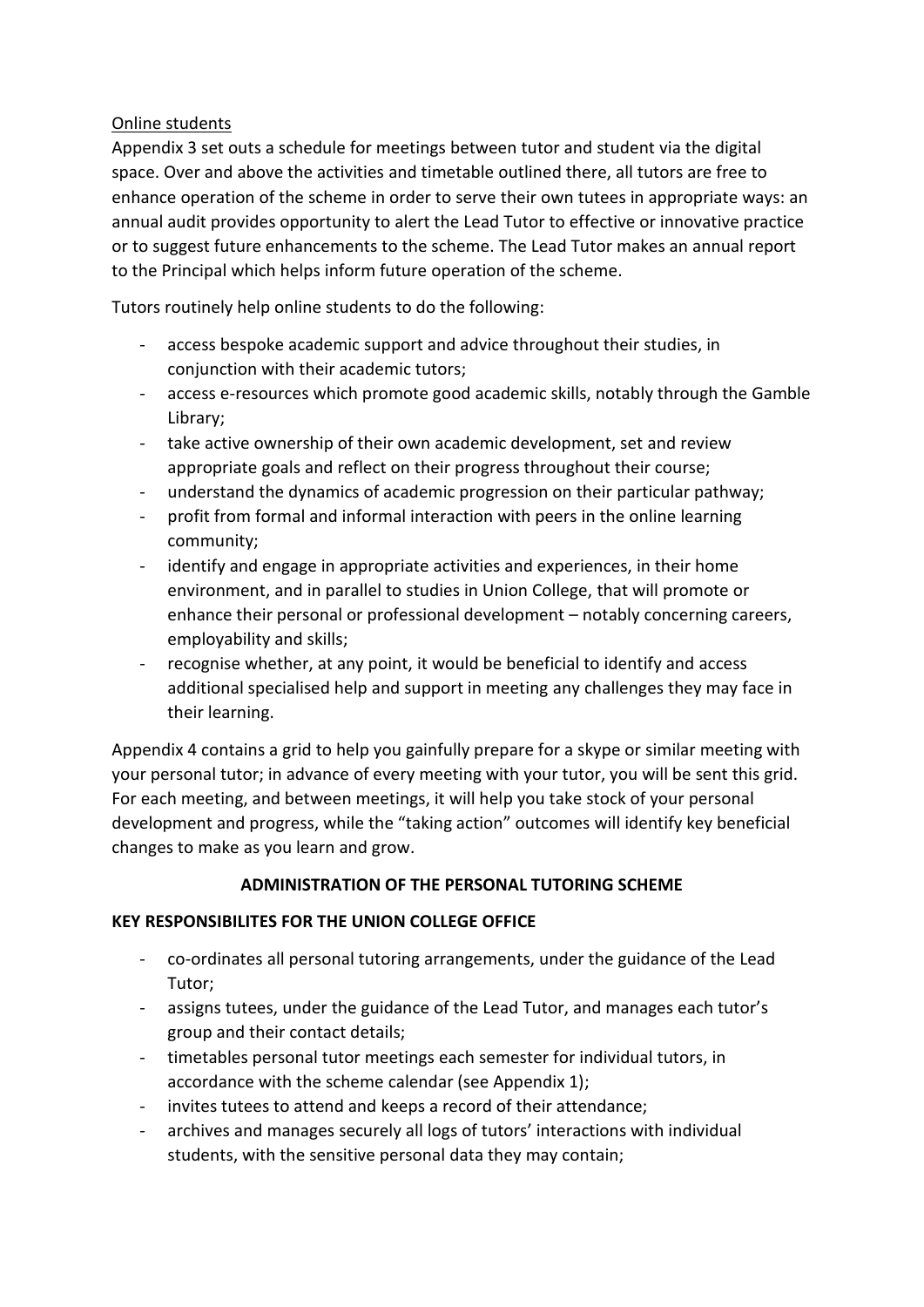- administratively supports the Lead Tutor in running the scheme and managing an annual audit of its operation (see Appendix 3) typically undertaken in June.

### **KEY RESPONSIBILITIES FOR TUTORS**

Guided by the student's own input, as focussed by their preparatory sheet for each meeting, tutors routinely help students:

- access bespoke academic support and advice throughout their studies, in conjunction with their module conveners and academic tutors;
- access resources which promote good academic skills, whether through the QUB Learning Development Service or the Gamble Library;
- take active ownership of their own academic development, set appropriate goals and reflect on their progress throughout their course;
- understand the dynamics of academic progression from secondary or high school to University and/or across the stages in higher education (at undergraduate, master's or doctoral levels), with the incremental challenges posed by each;
- identify and engage in activities and experiences, over and above their studies, that will enhance their personal or professional development, notably concerning careers, employability and skills;
- know when and where to find more specialised help and support, and how to access relevant support services, should they make a disclosure to tutors about any area of risk and within the boundaries of confidentiality
- provide the Lead tutor with data concerning the operation of the scheme during the past academic year, at the close of the second or third semester (see Appendix 3).

# **KEY RESPONSIBILITIES FOR THE LEAD TUTOR**

The Lead Tutor's role is:

- to oversee the student experience in College, within which personal tutoring is embedded;
- to facilitate all tutors in their work during the academic year;
- to inform and resource fellow tutors concerning the College's personal tutoring scheme, including customised operation of the QUB personal tutoring scheme;
- to alert colleagues to opportunities for personal tutor training as provided by QUB, including as appropriate participation in the University's inter-School Personal Tutor Forum;
- to report on or interpret, for colleagues, developing best practice of relevance for the College environment;
- to assist colleagues in complying with Data Protection principles;
- to advise colleagues as appropriate on all relevant QUB policies and provision of support services;
- to assist fellow tutors, as appropriate, in interfacing with the Institute of Theology or its Director of Education on adviser of studies issues relating to students' academic pathways;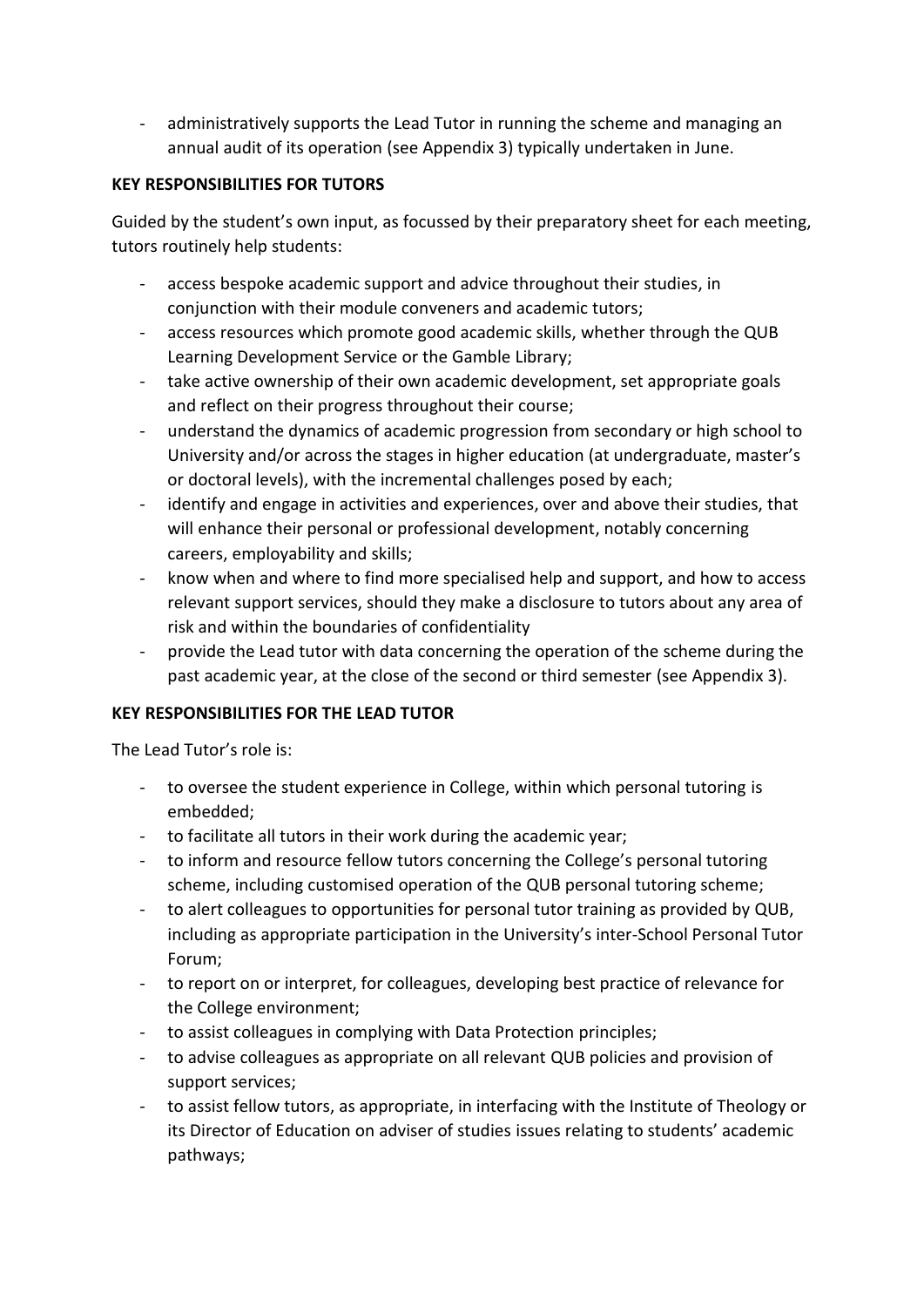- to monitor the operation of the personal tutoring scheme, conducting an annual audit, compiling a report and promoting desirable change;
- to update and develop the present Guide, in consultation with fellow-tutors and students.

At the close of the academic year, on the basis of data and comment supplied by tutors (see Appendix 5), the Lead Tutor conducts an audit, reviews the operation of the scheme, reports to the Principal with any recommendations for change, disseminates effective practice among fellow-tutors and makes arrangements through the College office, and with tutors, for implementation of the scheme in the following academic year.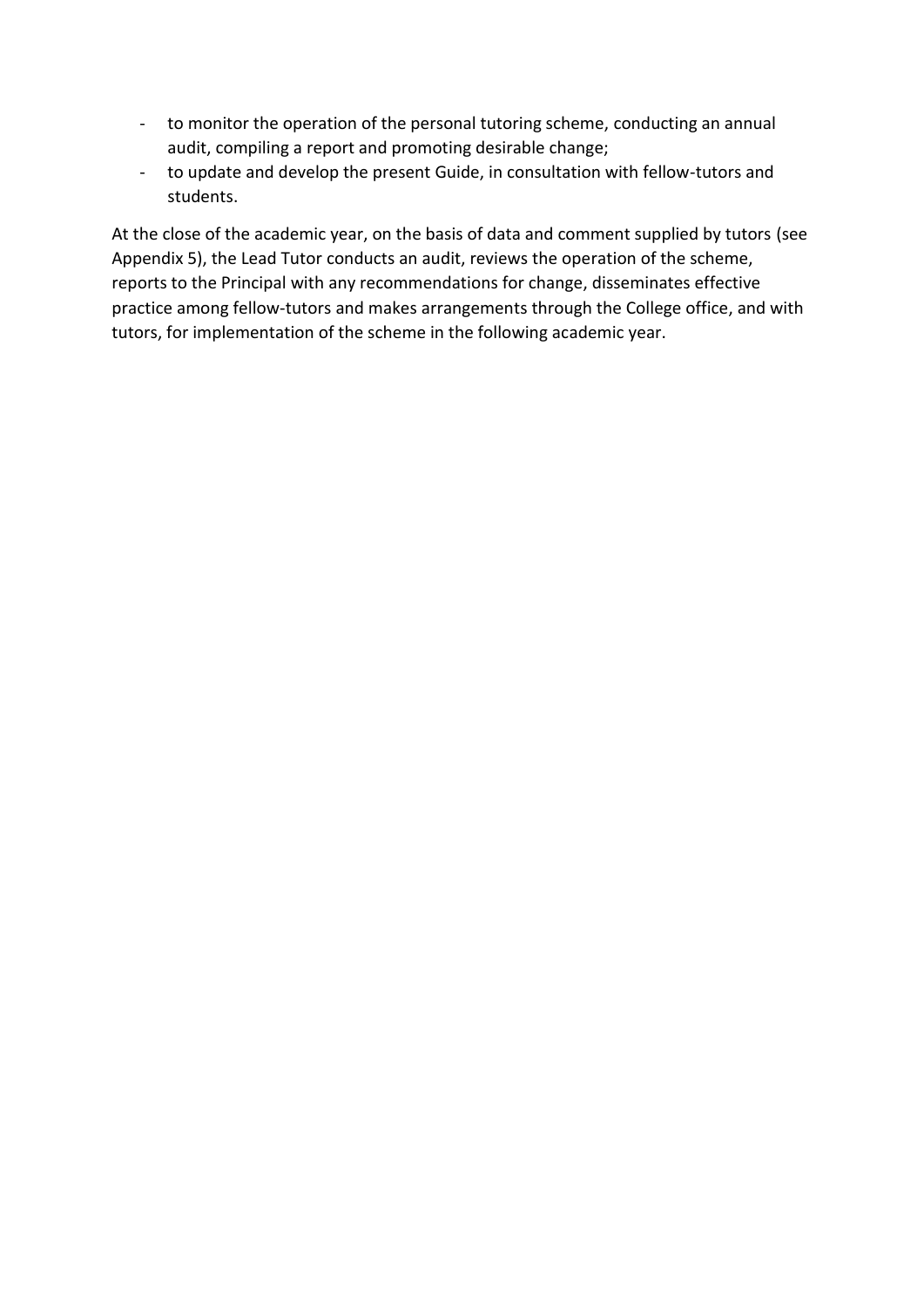| Welcome                         | First-year students                                                                                                                                                                                                                                                                                                                                                                                                                                                                                                                                                                                                                                                                                                                          |  |  |  |
|---------------------------------|----------------------------------------------------------------------------------------------------------------------------------------------------------------------------------------------------------------------------------------------------------------------------------------------------------------------------------------------------------------------------------------------------------------------------------------------------------------------------------------------------------------------------------------------------------------------------------------------------------------------------------------------------------------------------------------------------------------------------------------------|--|--|--|
| <b>Week</b>                     | At College Induction, new ministry students receive a collective<br>welcome, as part of which the personal tutoring arrangements<br>are explained by the Lead Tutor.<br>New students also meet their assigned personal tutor<br>individually.<br>Second-year students                                                                                                                                                                                                                                                                                                                                                                                                                                                                        |  |  |  |
|                                 | At College Induction, second years renew fellowship and<br>rapport with their tutor.                                                                                                                                                                                                                                                                                                                                                                                                                                                                                                                                                                                                                                                         |  |  |  |
| <b>Start of first</b>           | First-year students                                                                                                                                                                                                                                                                                                                                                                                                                                                                                                                                                                                                                                                                                                                          |  |  |  |
| semester                        | <b>Weeks 1 – 2:</b> New students are invited at induction to their first<br>scheduled one-to-one meeting with their personal tutor and<br>informed of its twin focus on students' settling in and on the<br>setting of some personal, spiritual, academic & professional<br>developmental goals for their first semester of ministerial<br>formation<br>Students are emailed a preparation sheet to help them<br>$\bullet$<br>maximise the benefit of the meeting, but this initial meeting is<br>focussed on student and tutor establishing a rapport and a<br>basis for fellowship<br>Ministry Students are expected to attend all scheduled<br>meetings with their personal tutor and to reschedule if unable<br>to attend for any reason |  |  |  |
|                                 | Second-year students                                                                                                                                                                                                                                                                                                                                                                                                                                                                                                                                                                                                                                                                                                                         |  |  |  |
|                                 | Weeks 2 – 4: First one-to-one meeting of new academic year:<br>this is a review meeting - centred on students' progress<br>towards their goals for personal, spiritual, academic &<br>professional development – and includes discussion of the<br>"step-up" of academic progression and/or on-going ministerial<br>formation<br>Students are emailed a preparation sheet to help them<br>$\bullet$<br>maximise the benefit of the meeting                                                                                                                                                                                                                                                                                                   |  |  |  |
| <b>Remainder of</b><br>semester | All students<br><b>Weeks <math>6 - 8</math>:</b> mid-semester themed group meeting (e.g.<br>informal discussion of issues relevant to student development)<br>Ad hoc, informal contact is maintained between tutors/Lead<br>$\bullet$<br>Tutor and tutees, with use of email where appropriate (e.g., to<br>inform students about up-coming activities, events or<br>initiatives, targeting employability and skills for ministry<br>contexts)                                                                                                                                                                                                                                                                                               |  |  |  |
| <b>Start of second</b>          | First-year students                                                                                                                                                                                                                                                                                                                                                                                                                                                                                                                                                                                                                                                                                                                          |  |  |  |
| semester                        | <b>Weeks 2 – 4:</b> Following publication of draft results for first-<br>semester modules and course units, a second scheduled one-<br>to-one meeting with their personal tutor takes place                                                                                                                                                                                                                                                                                                                                                                                                                                                                                                                                                  |  |  |  |

# **APPENDIX 1 Personal Tutoring schedule (MINISTRY STUDENTS)**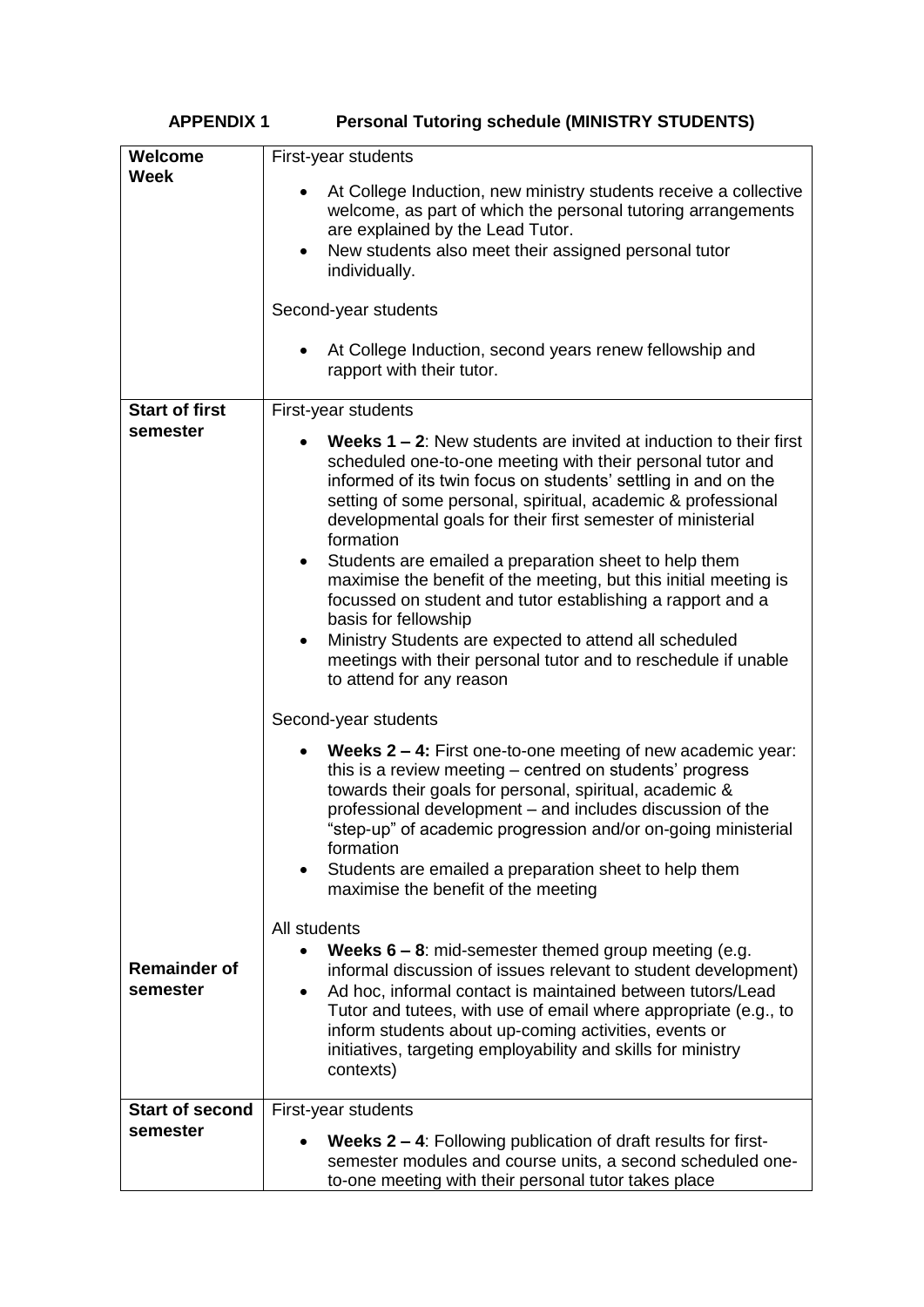|                                 | Students are emailed a preparation sheet to help them<br>maximise the benefit of the meeting<br>Students' first semester of ministerial formation is reviewed,<br>centred on learning lessons and making changes and on<br>setting or adjusting goals for the new semester and remainder<br>of academic year                                                                                                                                                                                                                             |
|---------------------------------|------------------------------------------------------------------------------------------------------------------------------------------------------------------------------------------------------------------------------------------------------------------------------------------------------------------------------------------------------------------------------------------------------------------------------------------------------------------------------------------------------------------------------------------|
|                                 | Second-year students                                                                                                                                                                                                                                                                                                                                                                                                                                                                                                                     |
|                                 | <b>Weeks 2 – 4:</b> Following publication of draft results for first-<br>semester modules and course units, a second scheduled one-<br>to-one meeting with the personal tutor takes place<br>Students are emailed a preparation sheet to help them<br>$\bullet$<br>maximise the benefit of the meeting<br>Success in making the "step-up" of academic progression<br>and/or on-going ministerial formation is reviewed and the<br>furthering of on-going goals for personal, spiritual, academic &<br>professional development discussed |
| <b>Remainder of</b><br>semester | All students<br><b>Weeks <math>6 - 8</math>:</b> mid-semester themed group meeting (e.g.<br>informal discussion of issues relevant to student development)<br>Ad hoc, informal contact is maintained between tutors/Lead<br>Tutor and tutees, with use of email where appropriate (e.g., to<br>inform students about up-coming activities, events or initiatives<br>targeting employability and skills for ministry contexts)                                                                                                            |
|                                 |                                                                                                                                                                                                                                                                                                                                                                                                                                                                                                                                          |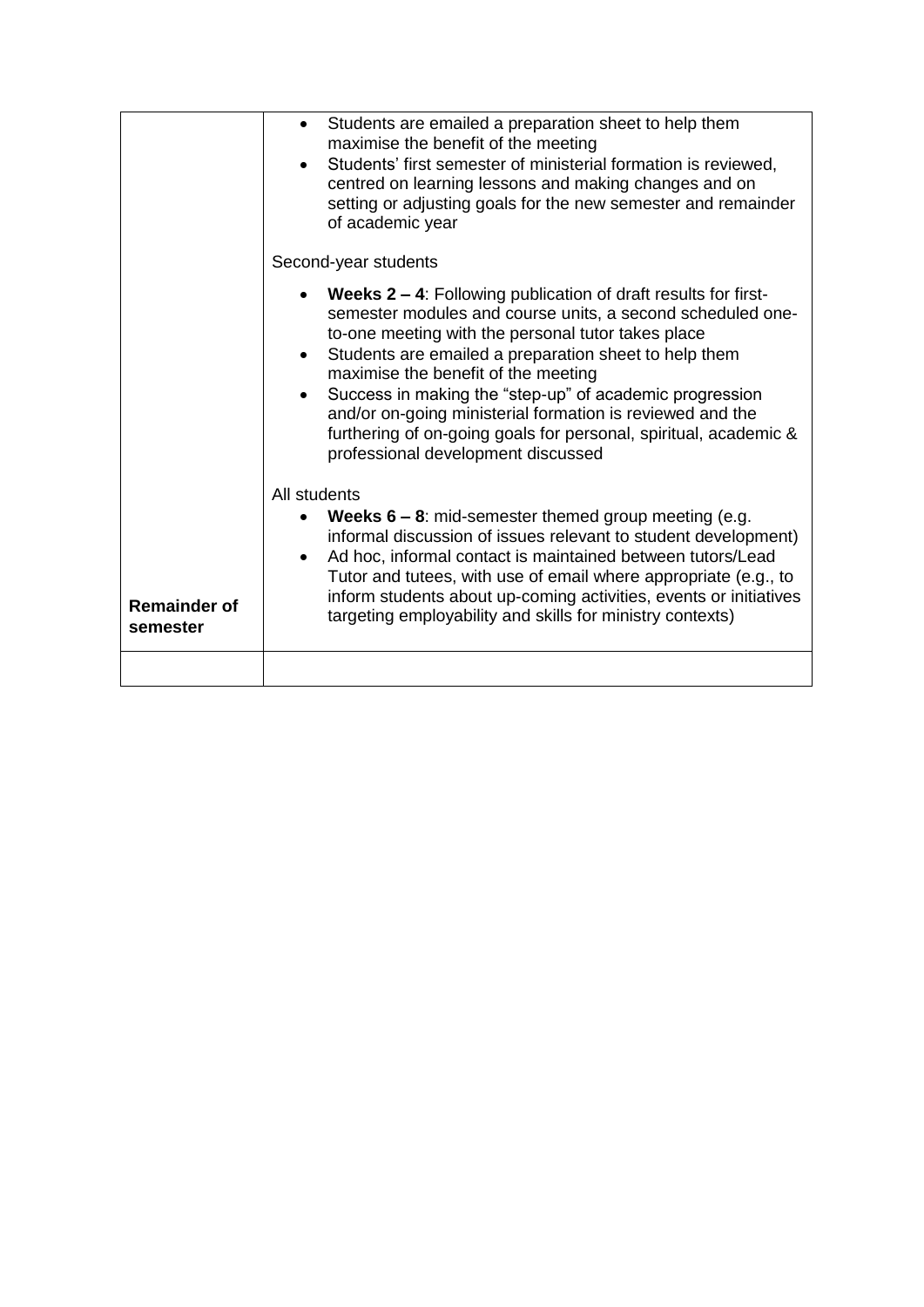# **APPENDIX 2 Personal Tutoring schedule (QUB STUDENTS)**

| Welcome<br><b>Week</b>          | As part of College induction, students meet with their tutors<br>collectively and individually. This helps with orientation for the<br>final full year of Theology at Queen's and for new<br>arrangements in light of COVID-19.                                                                                                                                                                                                                                                                                                                                                                                                                                                                                                                                                                                    |  |  |
|---------------------------------|--------------------------------------------------------------------------------------------------------------------------------------------------------------------------------------------------------------------------------------------------------------------------------------------------------------------------------------------------------------------------------------------------------------------------------------------------------------------------------------------------------------------------------------------------------------------------------------------------------------------------------------------------------------------------------------------------------------------------------------------------------------------------------------------------------------------|--|--|
| <b>Start of first</b>           | Third-year students                                                                                                                                                                                                                                                                                                                                                                                                                                                                                                                                                                                                                                                                                                                                                                                                |  |  |
| semester                        | Weeks 2 – 4: First one-to-one meeting of new academic year:<br>this is a review meeting - centred on students' progress<br>towards their goals for personal, academic & professional<br>development - and includes discussion of the "step-up" of<br>academic progression<br>Students are emailed a preparation sheet to help them<br>$\bullet$<br>maximise the benefit of the meeting<br>The meeting focusses on how to anticipate course completion<br>$\bullet$<br>and outcomes beyond graduation for further study or<br>employment, with appropriate goal-setting (e.g. for ways to<br>gain experience, develop skills and enhance a student's CV)<br><b>Weeks <math>6 - 8</math>:</b> mid-semester themed group meeting (e.g.<br>$\bullet$<br>informal discussion of issues relevant to student development) |  |  |
| <b>Remainder of</b><br>semester | Ad hoc, informal contact is maintained between tutors/Lead<br>$\bullet$<br>Tutor and tutees, with use of email where appropriate (e.g., to<br>inform students about up-coming activities, events or<br>initiatives, targeting employability and skills)                                                                                                                                                                                                                                                                                                                                                                                                                                                                                                                                                            |  |  |
| <b>Start of second</b>          | Third-year students                                                                                                                                                                                                                                                                                                                                                                                                                                                                                                                                                                                                                                                                                                                                                                                                |  |  |
| semester                        | <b>Weeks 2 – 4:</b> Following publication of draft results for first-<br>semester modules, a second scheduled one-to-one meeting<br>with the personal tutor takes place<br>Students are emailed a preparation sheet to help them<br>$\bullet$<br>maximise the benefit of the meeting<br>Success in making the "step-up" of academic progression is<br>reviewed and the furthering of on-going goals for personal,<br>academic & professional development discussed<br>Successful course completion and post-graduation plans is an<br>٠<br>additional focus<br><b>Weeks <math>6 - 8</math>:</b> mid-semester themed group meeting (e.g.<br>$\bullet$<br>informal discussion of issues relevant to student development)                                                                                             |  |  |
| <b>Remainder of</b><br>semester | Ad hoc, informal contact is maintained between tutors/Lead<br>Tutor and tutees, with use of email where appropriate (e.g., to<br>inform students about up-coming activities, events or initiatives<br>relating to their personal, academic & professional<br>development)                                                                                                                                                                                                                                                                                                                                                                                                                                                                                                                                          |  |  |
|                                 |                                                                                                                                                                                                                                                                                                                                                                                                                                                                                                                                                                                                                                                                                                                                                                                                                    |  |  |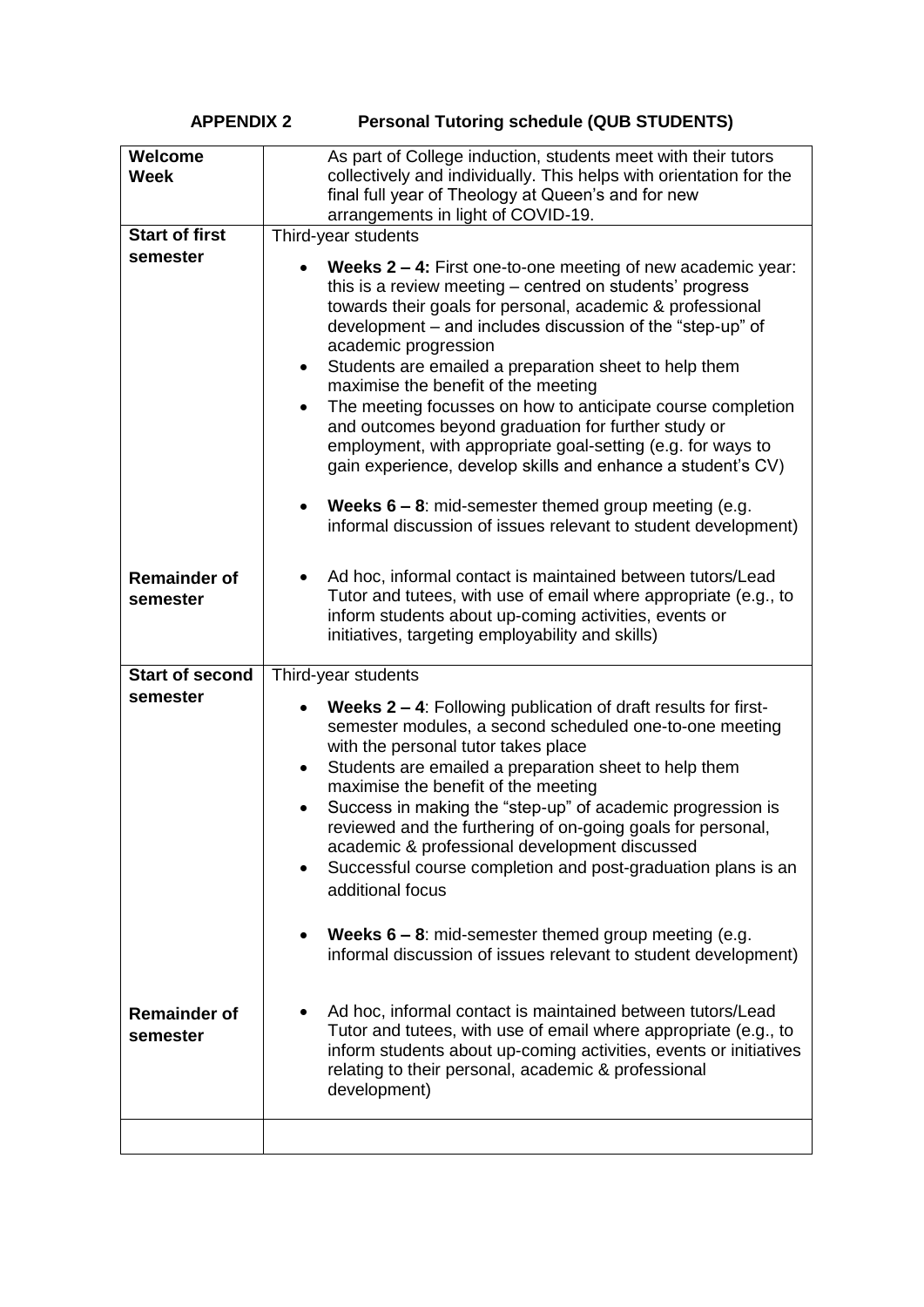# **APPENDIX 3 Personal Tutoring schedule (online students)**

| At point of                                                                            | New students                                                                                                                                                                                                                                                                                                                                                                                                                                                                                                                                                                                                                                                                                                                                                           |  |  |
|----------------------------------------------------------------------------------------|------------------------------------------------------------------------------------------------------------------------------------------------------------------------------------------------------------------------------------------------------------------------------------------------------------------------------------------------------------------------------------------------------------------------------------------------------------------------------------------------------------------------------------------------------------------------------------------------------------------------------------------------------------------------------------------------------------------------------------------------------------------------|--|--|
| enrolment or at<br>the start of<br>each new year                                       | New students receive a video conference call from their<br>personal tutor to welcome them onto the programme and<br>pathway and guide them through induction issues and<br>materials                                                                                                                                                                                                                                                                                                                                                                                                                                                                                                                                                                                   |  |  |
|                                                                                        | New students                                                                                                                                                                                                                                                                                                                                                                                                                                                                                                                                                                                                                                                                                                                                                           |  |  |
| <b>Start of first</b><br>semester                                                      | <b>Once studies have begun, new students have their second</b><br>video conference call with their personal tutor, with a twin<br>focus on settling in and on the setting of some personal,<br>spiritual, academic & professional development goals for their<br>studies                                                                                                                                                                                                                                                                                                                                                                                                                                                                                               |  |  |
| <b>Remainder of</b><br>semester                                                        | More informal ad hoc contact is maintained, mainly by email<br>but with further video conferencing as appropriate, with a view<br>to helping students manage their early expectations and goals<br>for, and gauge their initial progress in, the programme of study                                                                                                                                                                                                                                                                                                                                                                                                                                                                                                    |  |  |
|                                                                                        | Students in at least their second semester                                                                                                                                                                                                                                                                                                                                                                                                                                                                                                                                                                                                                                                                                                                             |  |  |
| <b>Start of new</b><br>semester of<br>each new year<br><b>Remainder of</b><br>semester | Once the new semester of study has begun, students have<br>a scheduled video conference call with their personal tutor.<br>This is a review meeting, centred on students' progress<br>towards their goals for goals for personal, spiritual, academic &<br>professional development, with an emphasis on marks<br>obtained and feedback received for their academic work<br>For enhancement of their academic progress in particular,<br>$\bullet$<br>students are helped learn lessons, make appropriate changes<br>and set or modify their goals for the new semester<br>More informal ad hoc contact is maintained, mainly by email<br>but with further video conferencing as appropriate, with a view<br>to helping students locate their academic progression and |  |  |
|                                                                                        | broader development within the wider context of attainment of<br>their personal and professional goals<br>As students' final semester approaches, discussion of their<br>$\bullet$<br>post-graduation plans, and related personal or professional<br>goals, becomes desirable                                                                                                                                                                                                                                                                                                                                                                                                                                                                                          |  |  |
|                                                                                        | Students in their final semester                                                                                                                                                                                                                                                                                                                                                                                                                                                                                                                                                                                                                                                                                                                                       |  |  |
| <b>Start of new</b><br>semester                                                        | Once the final semester of study has begun, students have<br>their final scheduled video conference call with their personal<br>tutor. This is a review meeting, centred on students' remaining<br>work and progress towards completion of their course,<br>graduation and obtaining the relevant award.<br>Some discussion of students' post-graduation plans takes<br>place (including for any further study) and related personal,<br>spiritual, academic or professional goals are reviewed.                                                                                                                                                                                                                                                                       |  |  |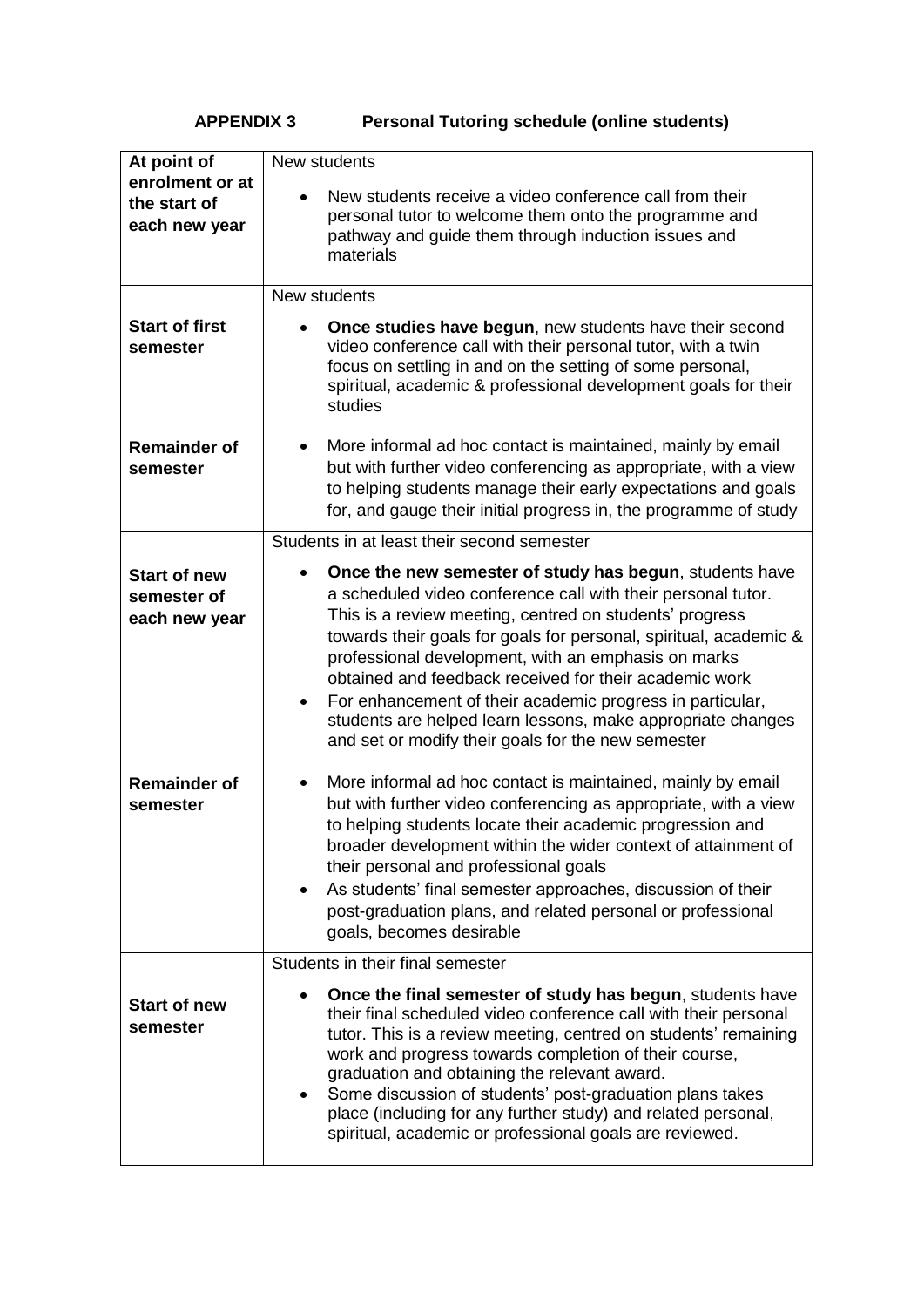| <b>Remainder of</b><br>semester | More informal ad hoc contact is maintained, mainly by email<br>but with further video conferencing as appropriate, in support<br>of students undertaking concluding academic work - notably<br>where heightened commitment or a major tariff are involved<br>(such as for researching, writing and submitting a dissertation) |
|---------------------------------|-------------------------------------------------------------------------------------------------------------------------------------------------------------------------------------------------------------------------------------------------------------------------------------------------------------------------------|
|                                 |                                                                                                                                                                                                                                                                                                                               |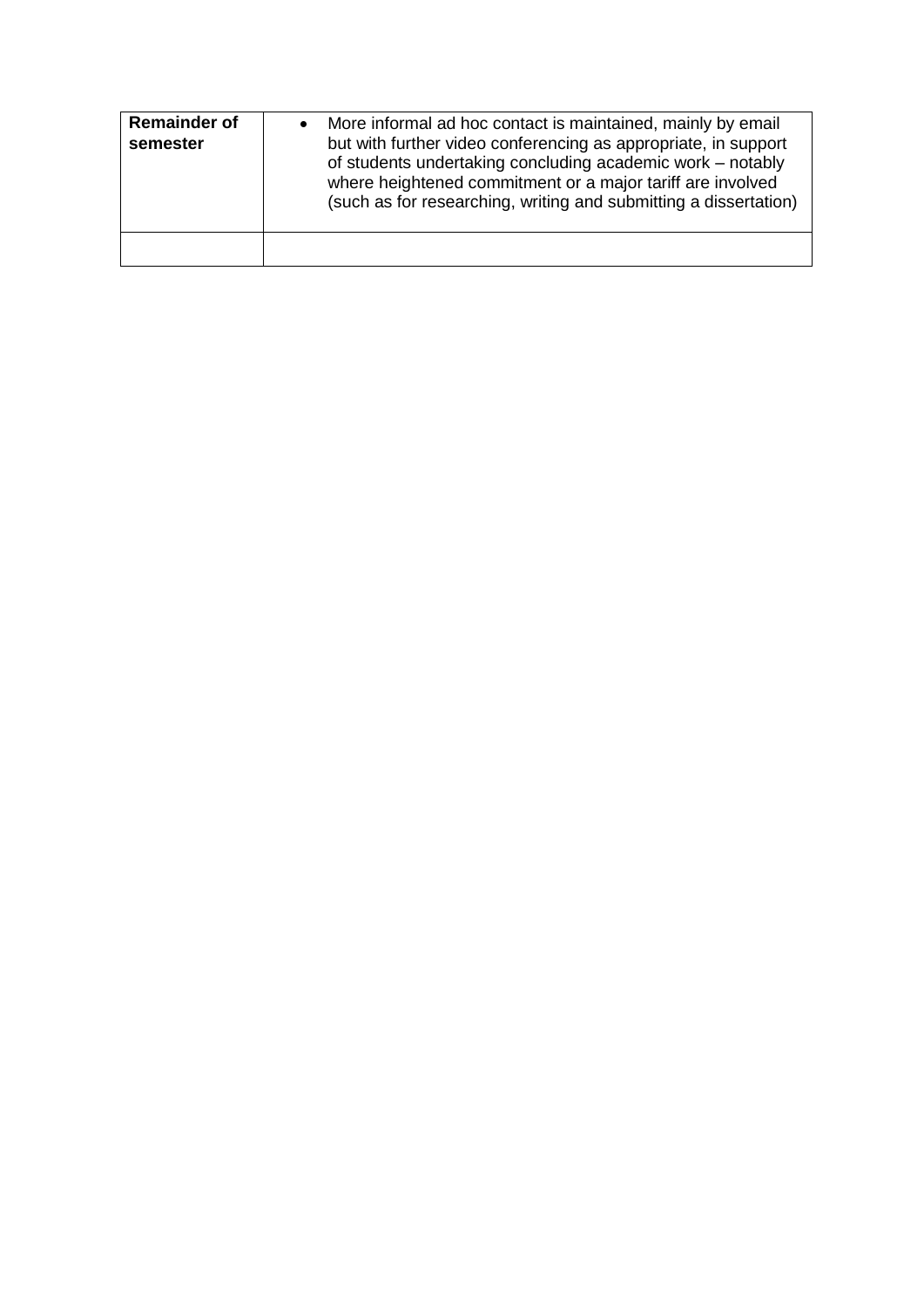#### **APPENDIX 4 PERSONAL TUTOR MEETING – STUDENT PREPARATORY SHEET**

#### **For emailing to tutees with their invitation to attend a scheduled in-person or video meeting with their personal tutor (exists as a stand-alone document)**

USE THIS GRID AS PREPARATION FOR GETTING THE MOST FROM MEETING YOUR PERSONAL TUTOR AND UPDATE IT DURING OR FOLLOWING THE MEETING

| <b>FOR THINKING THROUGH</b>                     | <b>FOR TAKING ACTION</b>               |  |
|-------------------------------------------------|----------------------------------------|--|
| SPECIFIC GOALS which you have set yourself      | IDEAS of practical ways to meet your   |  |
| for this semester / academic year               | goals                                  |  |
| SKILLS which your learning and feedback has     | STEPS already taken or which you       |  |
| identified as in need of further development    | intend to take to improve these skills |  |
| CHALLENGES you wish to overcome or              | WAYS you have already found helpful    |  |
| PROBLEMS to solve in succeeding with your       | (or worth pursuing) to get over these  |  |
| course                                          | obstacles                              |  |
| <b>COMMITMENTS or INTERESTS outside College</b> | OPPORTUNITIES you can identify for     |  |
| which contribute to your personal               | broadening or deepening your           |  |
| development                                     | experiences                            |  |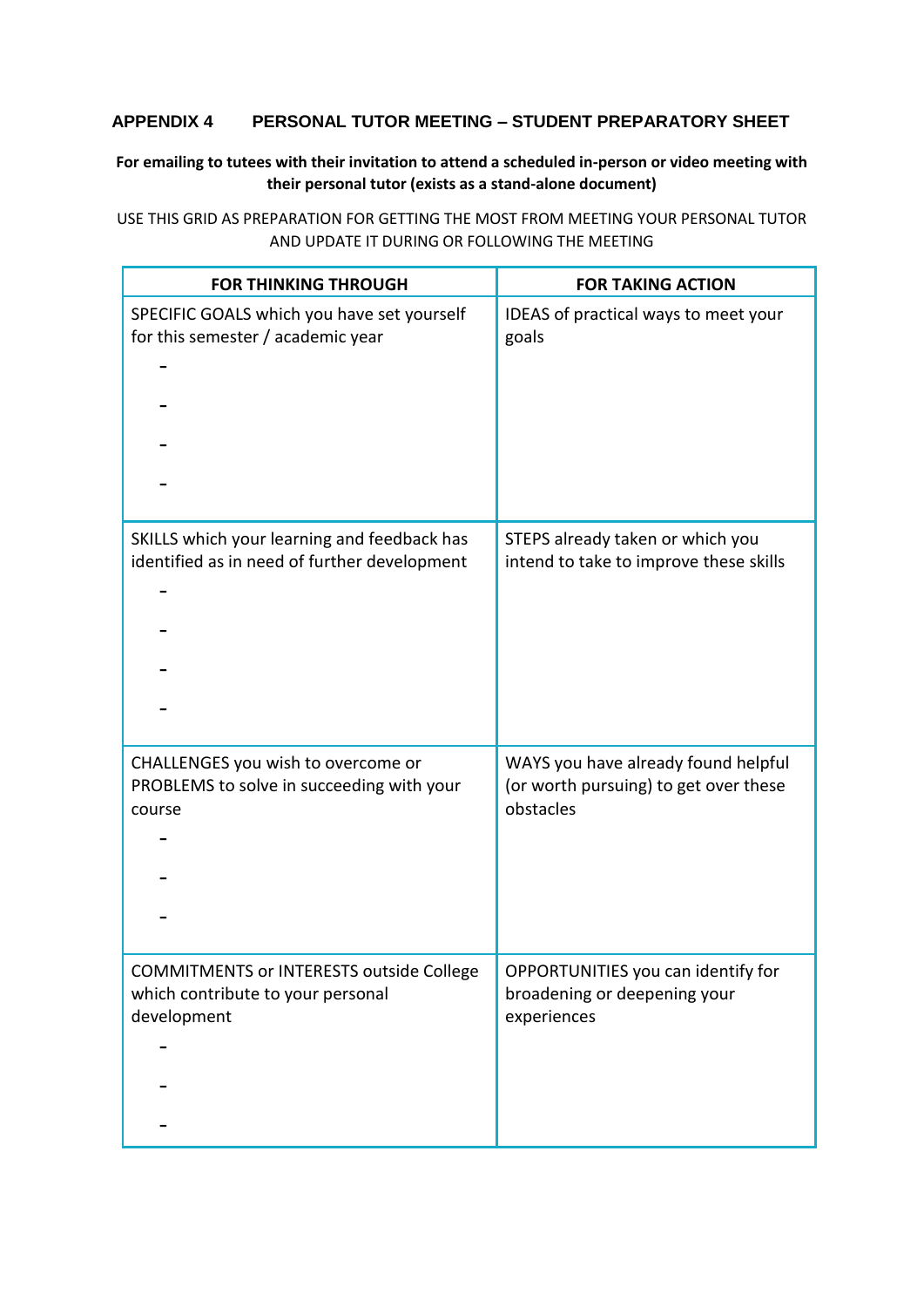| CAREERS (one or more) in which you are<br>interested as future directions following<br>graduation | STEPS already taken or which you<br>intend to take to sample these or<br>explore them further |
|---------------------------------------------------------------------------------------------------|-----------------------------------------------------------------------------------------------|
| Other information to share, matters to discuss, questions to ask, help to request                 |                                                                                               |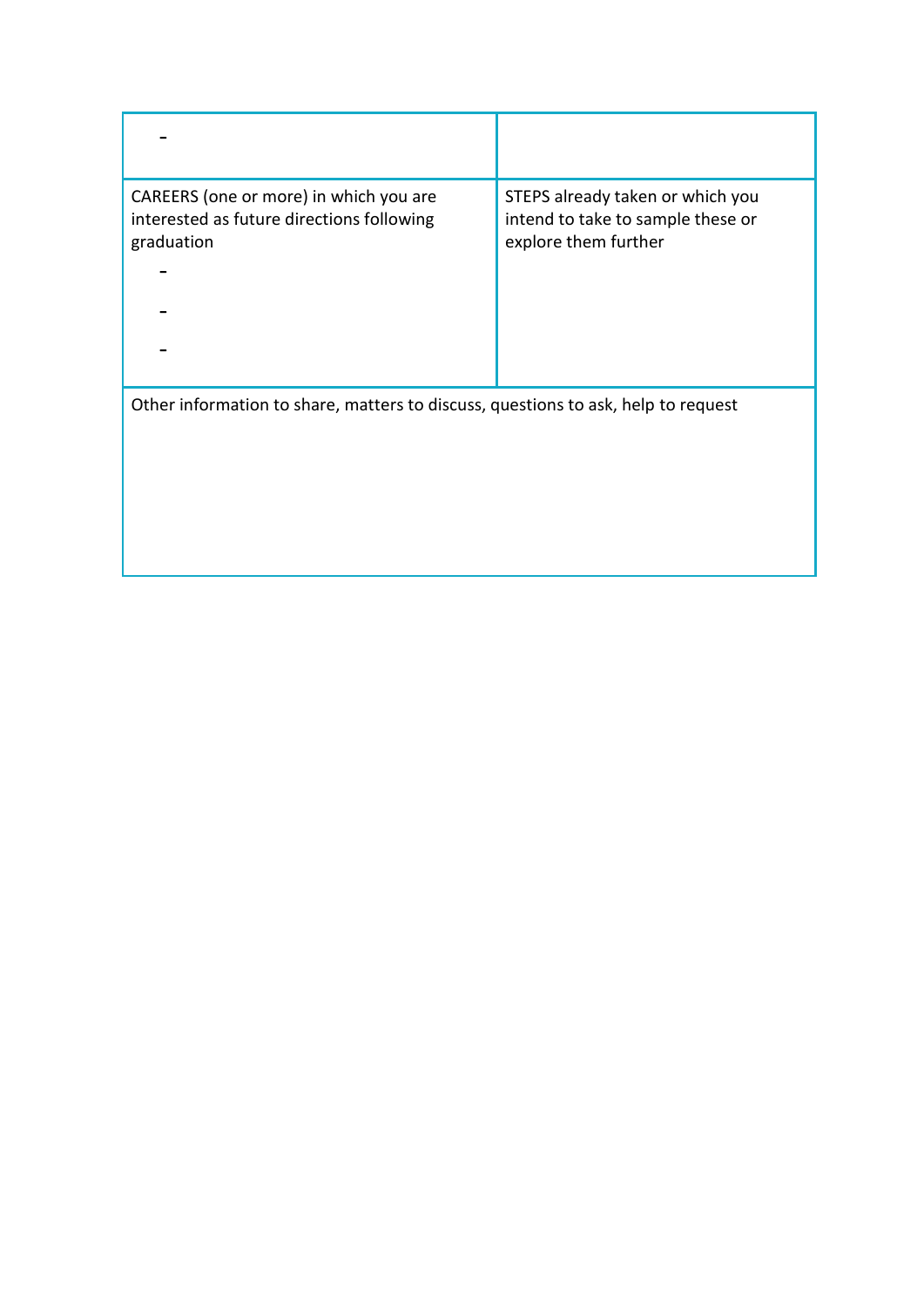#### **APPENDIX 5 (TUTORS ONLY)**

#### **Personal Tutoring Summary of Activity**

#### **Academic Year: 20…. - ……**

#### Please send this summary to the Union College Lead Tutor by 31<sup>st</sup> May (two-semester **pathways) or 31st August (pathways with a summer semester) .**

- **1. Activity completed this academic year: please see schedule in Appendices 1 – 3**  *Please itemise and briefly describe your scheduled one-to-one meetings – in person or digitally – with your tutees, highlighting any particular leitmotiv(s) or focal point(s) these may have had, plus any additional activities, formal or informal, individual or as a group, that took place.*
- -

-

-

-

-

**2. Student engagement**

*Please supply as much of the following data as you are able.* 

| Total number of tutees assigned to you this academic year:             |  |
|------------------------------------------------------------------------|--|
| Number who attended a scheduled meeting with you in BOTH semesters:    |  |
| Number who attended a scheduled meeting with you in only ONE semester: |  |
| Number who attended no personal tutor meeting this academic year:      |  |
| Number who availed of ADDITIONAL meetings or help this year:           |  |

#### **3. Comments on activity this academic year**

*Please reflect on the contribution which you believe your engagement as a personal tutor may have made, this year, in support of the development and success of your tutees; please also identify what went well, what was challenging or what didn't work; finally, please suggest any ways in which you think tutoring arrangements for staff could be enhanced (including how your own role might be better supported or resourced) or pass on any improvements that your tutees may have suggested.*